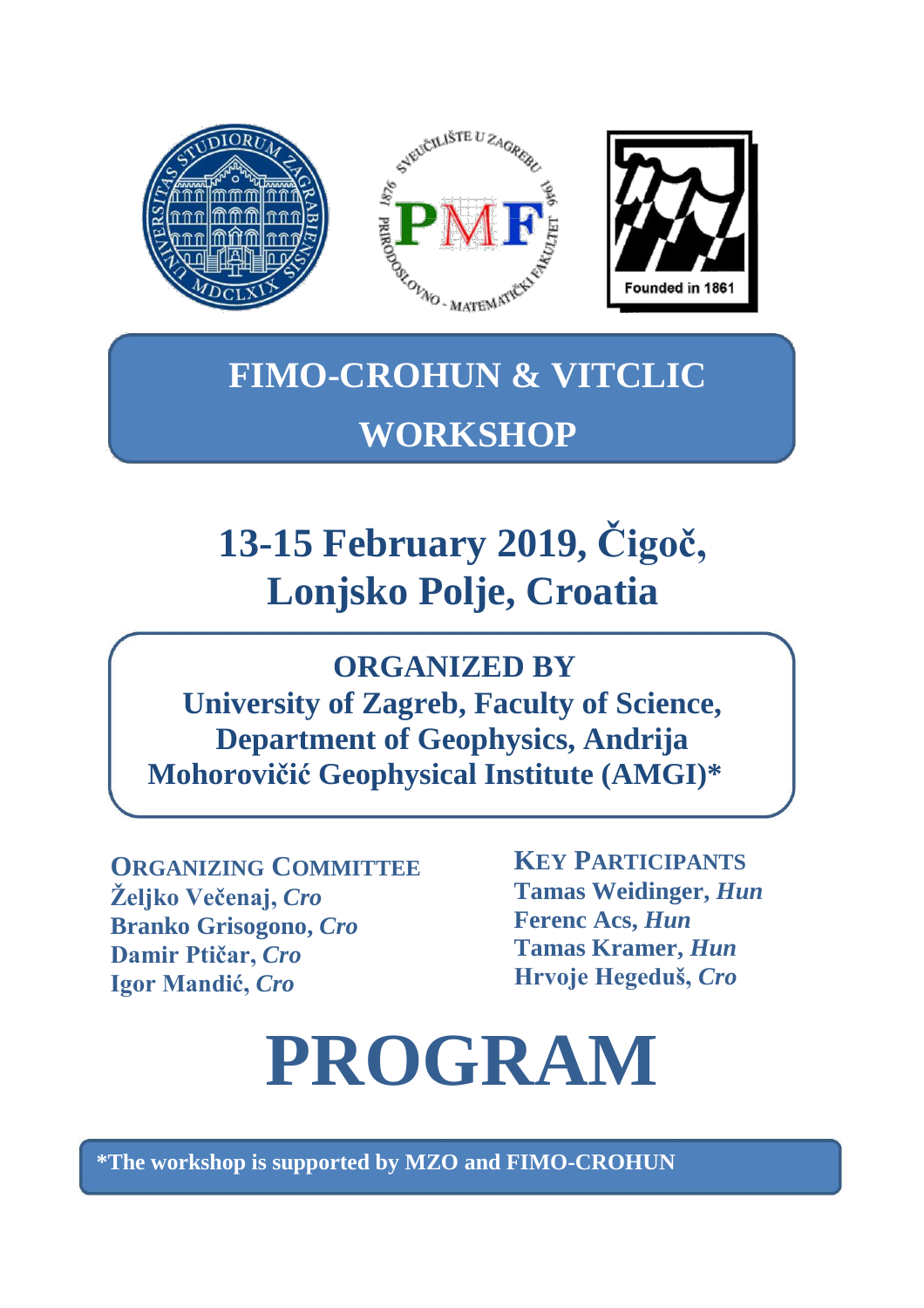|                                                                       | <b>Wednesday, 13 February 2019</b>                                                                      |  |  |
|-----------------------------------------------------------------------|---------------------------------------------------------------------------------------------------------|--|--|
| $12:00 -$<br><b>Arrival, registration and preliminary discussions</b> |                                                                                                         |  |  |
|                                                                       |                                                                                                         |  |  |
| Thursday, 14 February 2019                                            |                                                                                                         |  |  |
| <b>Topic area 1: Measurements</b>                                     |                                                                                                         |  |  |
| <b>Chair: Branko Grisogono</b>                                        |                                                                                                         |  |  |
|                                                                       | $09:00 - 09:15$ T1.1: FIMO-CROHUN project: Part I – summary                                             |  |  |
|                                                                       | Željko Večenaj                                                                                          |  |  |
|                                                                       | $[09:15 - 09:30]$ T1.2: FIMO-CROHUN project: Part II – measurements                                     |  |  |
|                                                                       | Damir Ptičar                                                                                            |  |  |
|                                                                       | $[09:30 - 10:00]$ T1.3: Analysis of high quality and rugged measurement systems for weather             |  |  |
|                                                                       | applications                                                                                            |  |  |
|                                                                       | Hrvoje Hegeduš (invited speaker)                                                                        |  |  |
|                                                                       | $ 10:00 - 10:15 $ T1.4: Micrometeorological measurements in Zagreb vineyards and in                     |  |  |
|                                                                       | Keszthely Bay: measurement strategies, instrumentations, databases and open                             |  |  |
|                                                                       | questions                                                                                               |  |  |
|                                                                       | Tamás Weidinger                                                                                         |  |  |
|                                                                       | $ 10:15 - 10:30$ T1.5: SODAR Measurements in Keszthely during the Balaton Campaign                      |  |  |
|                                                                       | Tamás Weidinger (István Lázár)                                                                          |  |  |
| $10:30 - 11:15$                                                       | <b>Coffee break</b>                                                                                     |  |  |
|                                                                       | <b>Topic area 2: Vineyards and grapes</b>                                                               |  |  |
|                                                                       | <b>Chair: Višnjica Vučetić</b>                                                                          |  |  |
|                                                                       | $11:15 - 11:30$ T2.1: The grapes-human coevolution and the micrometeorology                             |  |  |
|                                                                       | Ferenc Ács                                                                                              |  |  |
|                                                                       | $ 11:30 - 11:45$ $ T2.2$ : Leaf removal and the microclimate of the wine canopy                         |  |  |
|                                                                       | Marko Karoglan                                                                                          |  |  |
|                                                                       | $ 11:45 - 12:00$ T1.3: Carotenoids as a photochemical protectors in grapevine leaves                    |  |  |
|                                                                       | Marko Karoglan                                                                                          |  |  |
|                                                                       | $\left 12:00-12:15\right $ T2.4: Analyses of agroclimatic indices applied to Croatian grapevine growing |  |  |
|                                                                       | regions in present and in the future climate                                                            |  |  |
|                                                                       | <b>Branimir Omazić</b>                                                                                  |  |  |
|                                                                       | $ 12:15 - 12:30$ T2.5: SVAT model application of different complexities for Jazbina data                |  |  |
|                                                                       | <i>Ferenc Ács</i> (Hajnalka Breuer)                                                                     |  |  |
|                                                                       | $[12:30 - 12:45]$ T2.6: Contribution of the Hungarian Meteorological Service in the                     |  |  |
|                                                                       | FIMO-CROHUN project                                                                                     |  |  |
|                                                                       | Tamás Weidinger (Dávid Lancz and Balázs Szintai)                                                        |  |  |
| $12:45 - 14:15$                                                       | <b>Lunch break</b>                                                                                      |  |  |
|                                                                       | <b>Topic area 3: Shallow lakes</b>                                                                      |  |  |
|                                                                       | <b>Chair: Maja Telišman Prtenjak</b>                                                                    |  |  |
|                                                                       | $ 14:15 - 14:30$ <b>T3.1:</b> Dynamics on the two sides of the water surface of Lake Balaton: air       |  |  |
|                                                                       | side                                                                                                    |  |  |
|                                                                       | Tamás Kramer                                                                                            |  |  |
|                                                                       | $14:30 - 14:45$ <b>T3.2:</b> Dynamics of the two sides of the water surface of Lake Balaton: water      |  |  |
|                                                                       | side                                                                                                    |  |  |
|                                                                       | Peter Torma                                                                                             |  |  |
|                                                                       | $14:45 - 15:00$ <b>T3.3:</b> Expeditionary airborne survey of hydrodynamics in Lake Ferto               |  |  |
|                                                                       | Mariann Szilágyi                                                                                        |  |  |
| $15:00 - 15:45$                                                       | <b>Coffee break</b>                                                                                     |  |  |
| <b>Topic area 4: Miscellaneous</b>                                    |                                                                                                         |  |  |
|                                                                       | <b>Chair: Hrvoje Marjanović</b>                                                                         |  |  |
|                                                                       | $15:45 - 16:00$ T4.1: Ten years of eddy covariance and biometric CO <sub>2</sub> flux measurements in   |  |  |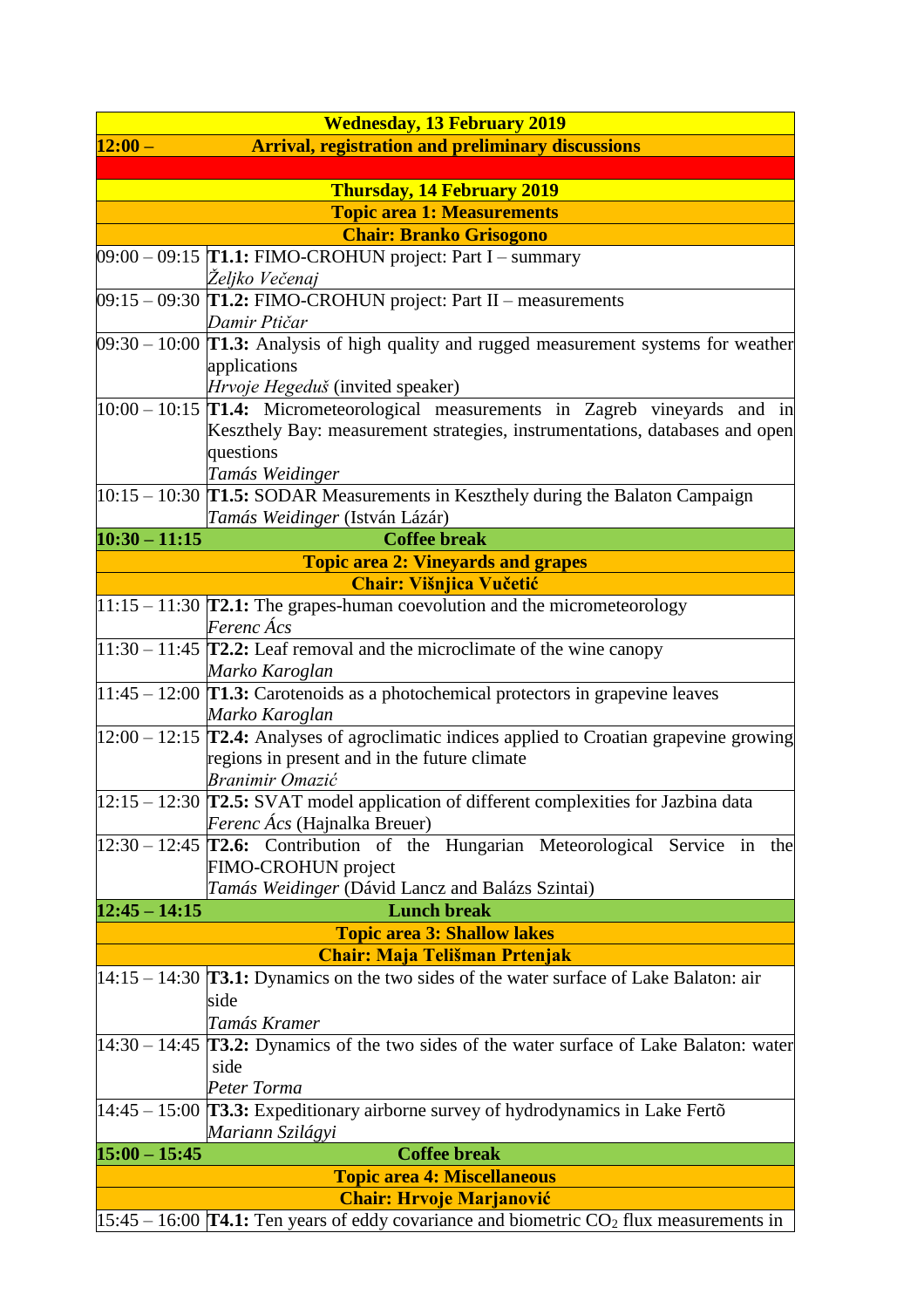|                 | Croatia                                                                                     |
|-----------------|---------------------------------------------------------------------------------------------|
|                 | Mislav Anić                                                                                 |
|                 | $16:00 - 16:15$ <b>T4.2:</b> Hail climatology along northeastern Adriatic and corresponding |
|                 | weather types                                                                               |
|                 | Damjan Jelić                                                                                |
|                 | $[16:15 - 16:30]$ T4.3: Bora event simulation case studies with Weather Research and        |
|                 | Forecasting model                                                                           |
|                 | Andras Zénó Gyöngyösi                                                                       |
| $16:30 - 17:30$ | <b>Discussions and take-home messages</b>                                                   |
| $19:00-$        | <b>Dinner</b>                                                                               |
|                 |                                                                                             |
|                 | <b>Friday, 15 February 2019</b>                                                             |
| $10:00 -$       | <b>Excursion to geomagnetic observatory in Lonjsko polje</b>                                |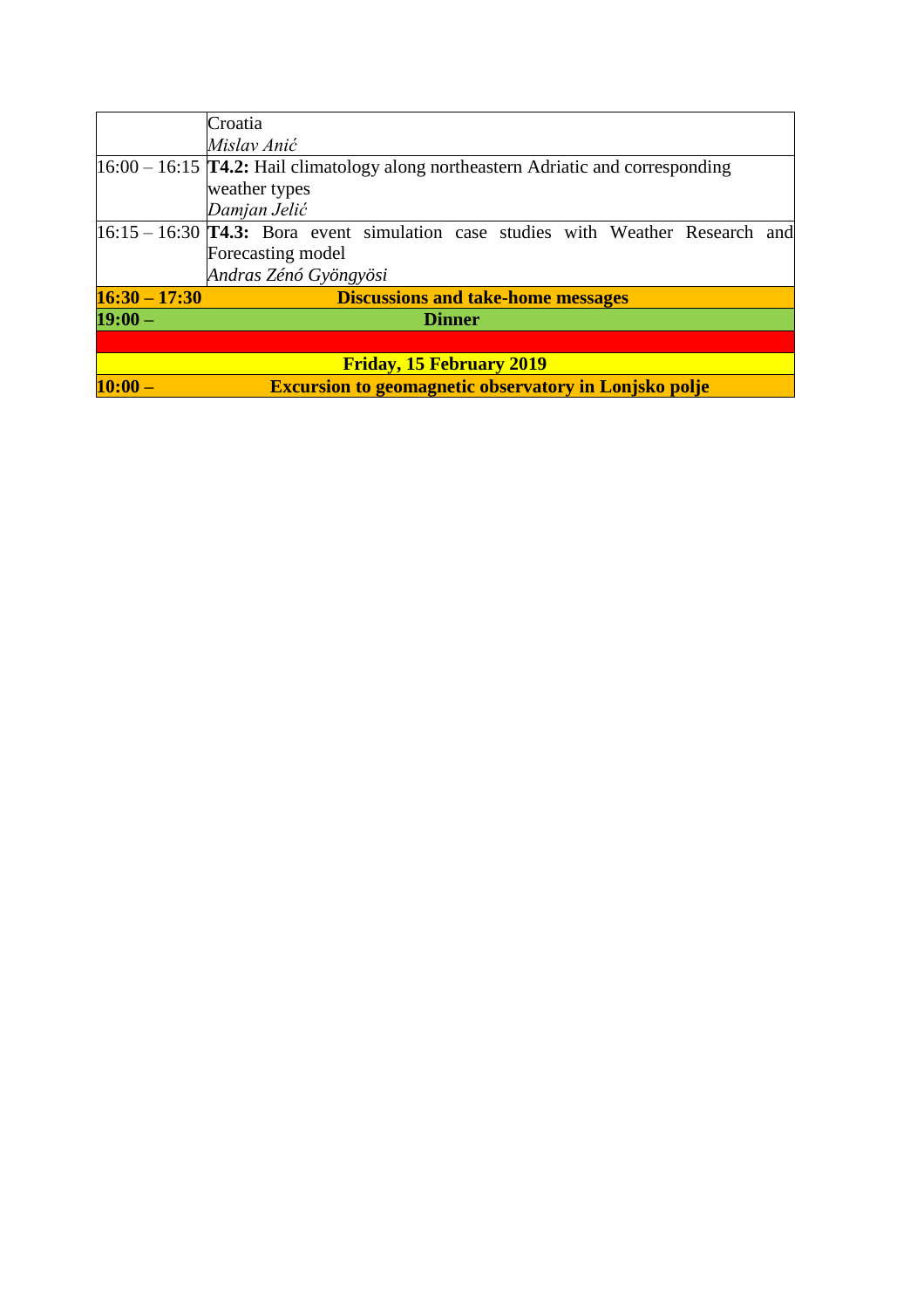|                                    | <b>Thursday, 14 February 2019</b> |                                                                                                                  |  |
|------------------------------------|-----------------------------------|------------------------------------------------------------------------------------------------------------------|--|
| <b>Topic area 1: Measurements</b>  |                                   |                                                                                                                  |  |
| <b>Chair: Branko Grisogono</b>     |                                   |                                                                                                                  |  |
|                                    |                                   | $09:00 - 09:15$ T1.1: FIMO-CROHUN project: Part I – summary                                                      |  |
|                                    |                                   | Željko Večenaj                                                                                                   |  |
|                                    |                                   | $[09:15 - 09:30]$ T1.2: FIMO-CROHUN project: Part II – measurements                                              |  |
|                                    |                                   | Damir Ptičar                                                                                                     |  |
|                                    |                                   | $09:30 - 10:00$ T1.3: Analysis of high quality and rugged measurement systems for weather                        |  |
|                                    |                                   | applications                                                                                                     |  |
|                                    |                                   | Hrvoje Hegeduš (invited speaker)                                                                                 |  |
|                                    |                                   | $ 10:00 - 10:15$ T1.4: Micrometeorological measurements in Zagreb vineyards and in                               |  |
|                                    |                                   | Keszthely Bay: measurement strategies, instrumentations, databases and open                                      |  |
|                                    |                                   | questions                                                                                                        |  |
|                                    |                                   | Tamás Weidinger<br>$10:15 - 10:30$ T1.5: SODAR Measurements in Keszthely during the Balaton Campaign             |  |
|                                    |                                   | Tamás Weidinger (István Lázár)                                                                                   |  |
| $10:30 - 11:15$                    |                                   | <b>Coffee break</b>                                                                                              |  |
|                                    |                                   | <b>Topic area 2: Vineyards and grapes</b>                                                                        |  |
|                                    |                                   | <b>Chair: Višnjica Vučetić</b>                                                                                   |  |
|                                    |                                   | $ 11:15 - 11:30$ T2.1: The grapes-human coevolution and the micrometeorology                                     |  |
|                                    |                                   | Ferenc Ács                                                                                                       |  |
|                                    |                                   | $\sqrt{11:30} - 11:45$ T2.2: Leaf removal and the microclimate of the wine canopy                                |  |
|                                    |                                   | Marko Karoglan                                                                                                   |  |
|                                    |                                   | $ 11:45 - 12:00$ T1.3: Carotenoids as a photochemical protectors in grapevine leaves                             |  |
|                                    |                                   | Marko Karoglan                                                                                                   |  |
|                                    |                                   | $[12:00 - 12:15]$ T2.4: Analyses of agroclimatic indices applied to Croatian grapevine growing                   |  |
|                                    |                                   | regions in present and in the future climate                                                                     |  |
|                                    |                                   | <b>Branimir Omazić</b>                                                                                           |  |
|                                    |                                   | $12:15 - 12:30$ T2.5: SVAT model application of different complexities for Jazbina data                          |  |
|                                    |                                   | Ferenc Ács (Hajnalka Breuer)                                                                                     |  |
|                                    |                                   | $\left 12:30-12:45\right $ T2.6: Contribution of the Hungarian Meteorological Service in<br>the                  |  |
|                                    |                                   | FIMO-CROHUN project                                                                                              |  |
|                                    |                                   | Tamás Weidinger (Dávid Lancz and Balázs Szintai)                                                                 |  |
| $12:45 - 14:15$                    |                                   | <b>Lunch break</b>                                                                                               |  |
|                                    |                                   | <b>Topic area 3: Lakes</b>                                                                                       |  |
|                                    |                                   | <b>Chair: Maja Telišman Prtenjak</b>                                                                             |  |
|                                    |                                   | $14:15 - 14:30$ T3.1: Dynamics on the two sides of the water surface of Lake Balaton: air side                   |  |
|                                    |                                   | Tamás Kramer                                                                                                     |  |
|                                    |                                   | $14:30 - 14:45$ <b>T3.2:</b> Dynamics of the two sides of the water surface of Lake Balaton: water               |  |
|                                    |                                   | side                                                                                                             |  |
|                                    |                                   | Peter Torma                                                                                                      |  |
|                                    |                                   | $14:45 - 15:00$ <b>T3.3:</b> Expeditionary airborne survey of hydrodynamics in Lake Ferto                        |  |
|                                    |                                   | Mariann Szilágyi                                                                                                 |  |
| $15:00 - 15:45$                    |                                   | <b>Coffee break</b>                                                                                              |  |
| <b>Topic area 4: Miscellaneous</b> |                                   |                                                                                                                  |  |
|                                    |                                   | <b>Chair: Hrvoje Marjanović</b>                                                                                  |  |
|                                    |                                   | $15:45 - 16:00$ T4.1: Ten years of eddy covariance and biometric CO <sub>2</sub> flux measurements in<br>Croatia |  |
|                                    |                                   | Mislav Anić                                                                                                      |  |
|                                    |                                   |                                                                                                                  |  |